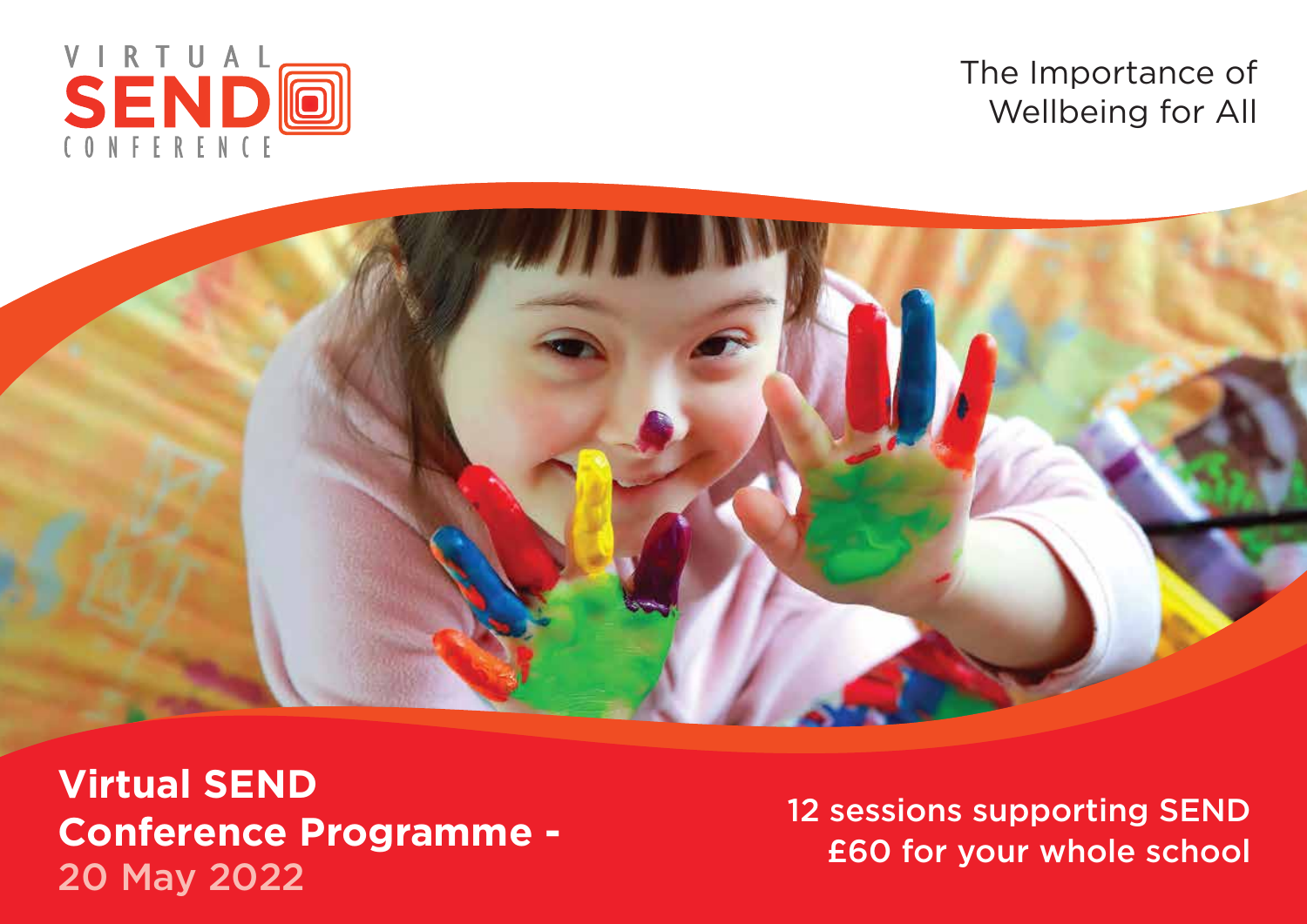| <b>Speaker</b>                                                                                                              | <b>Session Title</b>                                                                                       | <b>Session Description</b>                                                                                                                                                                                                                                                                                                                                                                                               |
|-----------------------------------------------------------------------------------------------------------------------------|------------------------------------------------------------------------------------------------------------|--------------------------------------------------------------------------------------------------------------------------------------------------------------------------------------------------------------------------------------------------------------------------------------------------------------------------------------------------------------------------------------------------------------------------|
| <b>Lorraine Petersen OBE</b><br><b>Educational Consultant,</b><br><b>LPEC</b>                                               | Implementation of the DfE's<br><b>Education Staff Wellbeing Charter</b>                                    | The purpose of the Charter and why schools should sign up to it<br>is outlined. Lorraine highlights the importance of all schools<br>committing to their own wellbeing strategies to ensure that all<br>staff feel protected. She explains how the wellbeing and mental<br>health of everyone is a key part of school life.                                                                                              |
| <b>Jane Friswell</b><br><b>SEND Consultant and Parent</b><br>Advocate, Jane Friswell<br><b>SEND Consultancy</b>             | Setting the climate - getting the<br>ethos and environment right for<br><b>SEND</b>                        | Providing a message of belonging to all members of a school<br>community is key to inclusion. How does feeling like you don't<br>belong impact a learner with additional needs, their ability to<br>engage, participate and thrive? Jane explores these themes, what<br>it takes to be inclusive and what it feels like for learners.                                                                                    |
| <b>Arran Smith</b><br><b>Managing Director,</b><br><b>SEND Group</b>                                                        | Me, my Dyslexia and success                                                                                | Arran's inspirational talk outlines the journey of a severely dyslexic<br>adult who was told that he would never amount to anything due to<br>his dyslexia. His journey covers going through education into work,<br>to becoming a dyslexic entrepreneur with over 20 years'<br>experience working in the field of dyslexia and SEND.                                                                                    |
| Dr Rob Long<br><b>Educational Psychologist,</b><br>Sebda (Social, Emotional<br>and Behavioural Difficulties<br>Association) | Understanding SEMH and wellbeing<br>of children and young people - a<br>psychologist's approach            | Humanistic psychology emphasises the whole individual and strives<br>to help people fulfil their potential and maximise their wellbeing. Rob<br>explains why Behaviour Policies are unfair, unjust and unworkable<br>and highlights the need for core mantras/principles that change the<br>way behaviour is understood. He outlines practical ideas from<br>positive psychology to support wellbeing and mental health. |
| Joanna Grace<br><b>Sensory Engagement</b><br>and Inclusion Specialist,<br>The Sensory Projects                              | Sensory strategies in the<br>classroom                                                                     | We're all aware of a rise in sensory needs amongst our students.<br>There's also an increase in resources claiming to target these needs.<br>What can we practically do to support those with sensory differences<br>in our classrooms? Joanna explains sensory processing differences<br>and disorders, explores their impact on wellbeing and shares her<br>experience of useful resources.                            |
| <b>Amy Loxley</b><br>Interim Lead Speech<br>and Language Advisor,<br><b>I CAN</b>                                           | Why schools need to focus on<br>speaking and understanding<br>skills to effectively support<br><b>SEMH</b> | Amy outlines current research on the relationship between SEMH<br>and SLCN and discusses the impact on children's behaviour of<br>potentially hidden difficulties with speaking and understanding. She<br>highlights how to identify these difficulties and explores a range of<br>helpful tools. She also gives an overview of support options,<br>including both whole school and differentiated approaches.           |

## Purchase access for £60

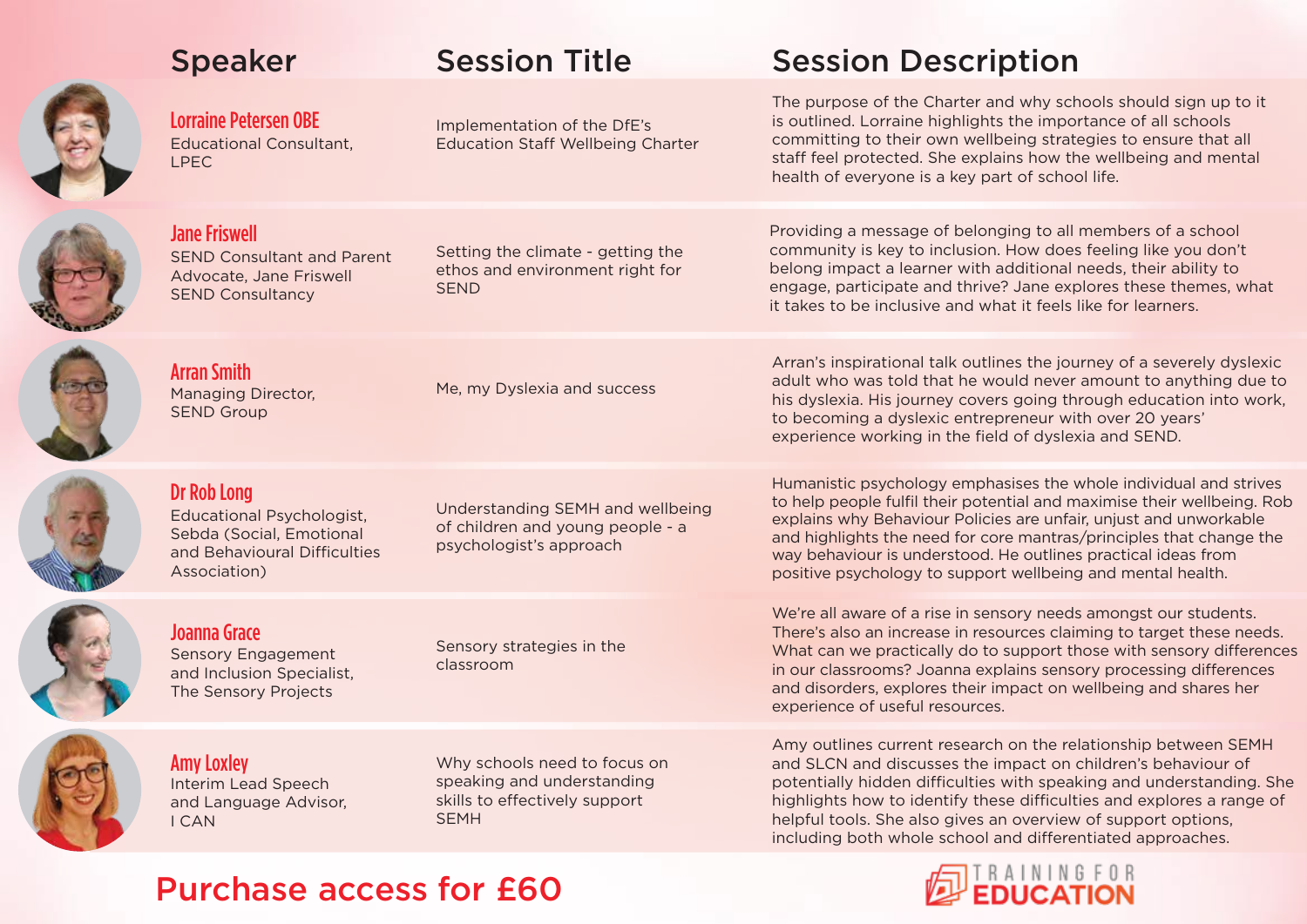| <b>Speaker</b>                                                                                                            | <b>Session Title</b>                                                                                                   | <b>Session Description</b>                                                                                                                                                                                                                                                                                                                                                                                                  |
|---------------------------------------------------------------------------------------------------------------------------|------------------------------------------------------------------------------------------------------------------------|-----------------------------------------------------------------------------------------------------------------------------------------------------------------------------------------------------------------------------------------------------------------------------------------------------------------------------------------------------------------------------------------------------------------------------|
| <b>Ali Knowles</b><br>Therapist, Author and Creator<br>of Ollie and his Super Powers,<br>Subconquest                      | How to connect and communicate<br>with your emotions                                                                   | All behaviour serves a purpose and it's not always about attention<br>seeking. If you just try and change a child's disruptive behaviour in a<br>class without understanding what's driving the emotion and its<br>intention, you won't get far. Alison explains how to help children make<br>emotions manageable, empower them to overcome issues, and<br>change classroom behaviour.                                      |
| Dr Geraldene Codina<br>Associate Professor -<br>Research, University<br>of Derby                                          | SENCO workload - a focus<br>on thriving in the role                                                                    | Research by Dr Helen Curran highlights the challenges SENCOs face<br>regarding time to complete the role, and others understanding of it.<br>Geraldene addresses these challenges and explores ways to manage<br>SENCO workload. This includes separating out SENCO, Curriculum<br>Leader and Teacher workloads as well as focusing on SENCO<br>wellbeing, resilience and time management.                                  |
| <b>Suzy Rowland</b><br>Author and Founder of<br>#happyinschoolproject                                                     | School stand off? The link<br>between exclusion and avoidance                                                          | UK Government data shows children with additional needs are<br>disproportionately represented in exclusion and school avoidance<br>figures. Suzy examines this connection and discusses evidence based<br>strategies about what schools can do to help neurodiverse youngsters.<br>Focusing on practical applications, as well as policy and inclusive<br>practice, she provides low cost ideas to implement straight away. |
| <b>Julie Pointer</b><br>Children and Young People<br>Programme Lead, NDTi<br>(National Development Team<br>for Inclusion) | Avoiding anxiety at post 16 -<br>the benefits and impact of<br>thinking and planning early to<br>prepare for adulthood | Understanding the Preparing for Adulthood pathways and planning<br>early can raise aspirations for young people with SEND and help<br>show what could be next. Julie explores PfA from the earliest years,<br>highlighting evidence from the Time to Talk Next Steps programme<br>that provides online support for young people to help plan in a way<br>that enhances resilience and mental wellbeing.                     |
| <b>Arran Smith</b><br>Managing Director,<br><b>SEND Group</b>                                                             | The effective use of technology<br>to support Dyslexia                                                                 | This session gives teachers a fundamental understanding of paid<br>for and free technology that can support dyslexic learners both in<br>the classroom and at home. Arran explains the benefits of assistive<br>technology, looking at software, hardware and other technologies.<br>He aims to help schools make informed choices, then quickly and<br>easily implement technology to help learners with dyslexia.         |
| <b>Fintan O'Regan</b><br><b>Behaviour and Learning</b><br>Trainer and Consultant,<br>Sf30 Ltd                             | Can't learn, won't learn, don't give<br>a monkey's - and you don't<br>understand me at all!                            | Fintan outlines the different rhythms of those that can't learn but<br>want to (Attention Deficit Disorder), those that push you away<br>(Oppositional Defiant Disorder) and those with a different agenda<br>(Conduct Disorder). He explains how Structure, Flexibility, Rapport,<br>Relationships and Resilience can help those that can't to can,<br>those that won't to want to, and those that don't to do.            |

## www.trainingforeducation.com